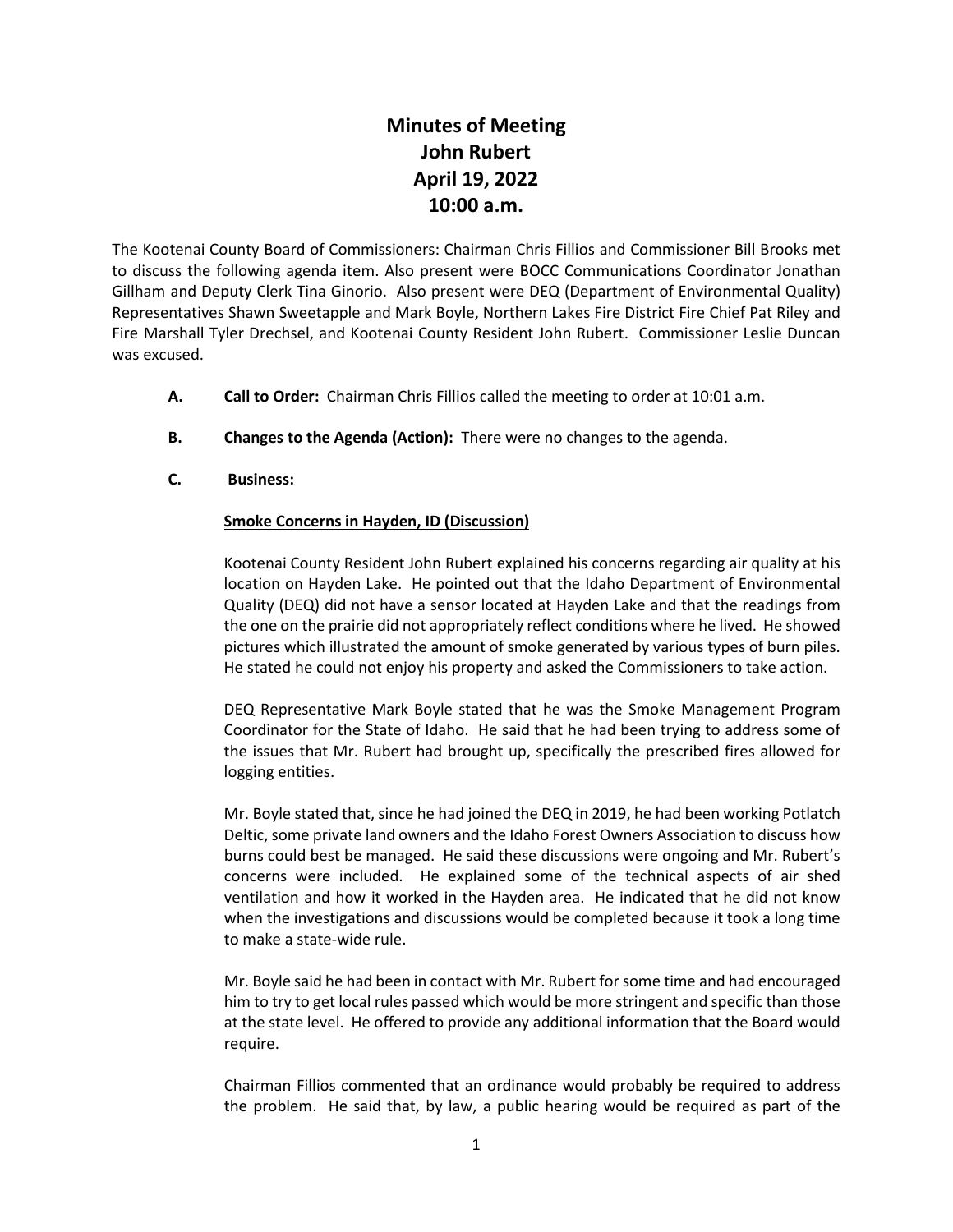process. He stated that he personally would favor this avenue because waiting for the state would probably not provide the specific relief desired. He suggested that Mr. Rubert work to develop public support as the first step.

Mr. Rubert listed actions he was willing to undertake to move this process along.

Northern Lakes Fire District Fire Chief Pat Riley stated remarked that his department's responsibility was in the areas of emergency response and preparedness, although he personally agreed with a number of Mr. Rubert's points. He said he did not think an ordinance would stop burning during the defined period under discussion and that he was neither opposed nor supportive of the proposal. He added that he would be interested in participating in the process because it would impact his department. He stated that previous Boards had implemented temporary burn bans, when appropriate, and explained the effects these had.

Chief Riley concluded that he was in favor of trying to find a better solution but was not sure that any action short of a complete burn ban would satisfy Mr. Rubert.

Mr. Rubert stated he felt it would be totally justified to stop all burning on the Lake, at least until a sensor was placed where it could monitor air quality there.

DEQ Regional Air Quality Manager in the Coeur d'Alene Region Shawn Sweetapple commented that he had been familiar with Mr. Rubert's issues for a number of years. He described the constraints under which his position functioned and the rules that were in effect regarding different types of burning. He stated that the EPA (Environmental Protection Agency) required sensors to be placed in metropolitan areas, based on population numbers. He indicated that more than a single request would be needed to justify the expense of an additional monitor.

In response to a question from Chairman Fillios, Mr. Sweetapple explained that the initial cost of a monitor, depending on the model, could be between \$30,000 and \$50,000, with and additional yearly cost of around \$30,000 for maintenance and monitoring.

Chairman Fillios suggested that the representatives of the different entities work with Mr. Rubert and come up with a workable plan of action in 30 days and bring it back to the Board.

Mr. Rubert suggested mastication, a process by which materials were physically ground up and spread over the land, instead of burning. He asked that some of the ARPA (American Rescue Plan Act) funds be spent to buy a masticator and whatever type of vehicle was needed to deploy it.

Commissioner Bill Brooks suggested that the County could provide public education about the problem, to help get more citizens involved.

Chairman Fillios voiced his willingness to support an educational effort.